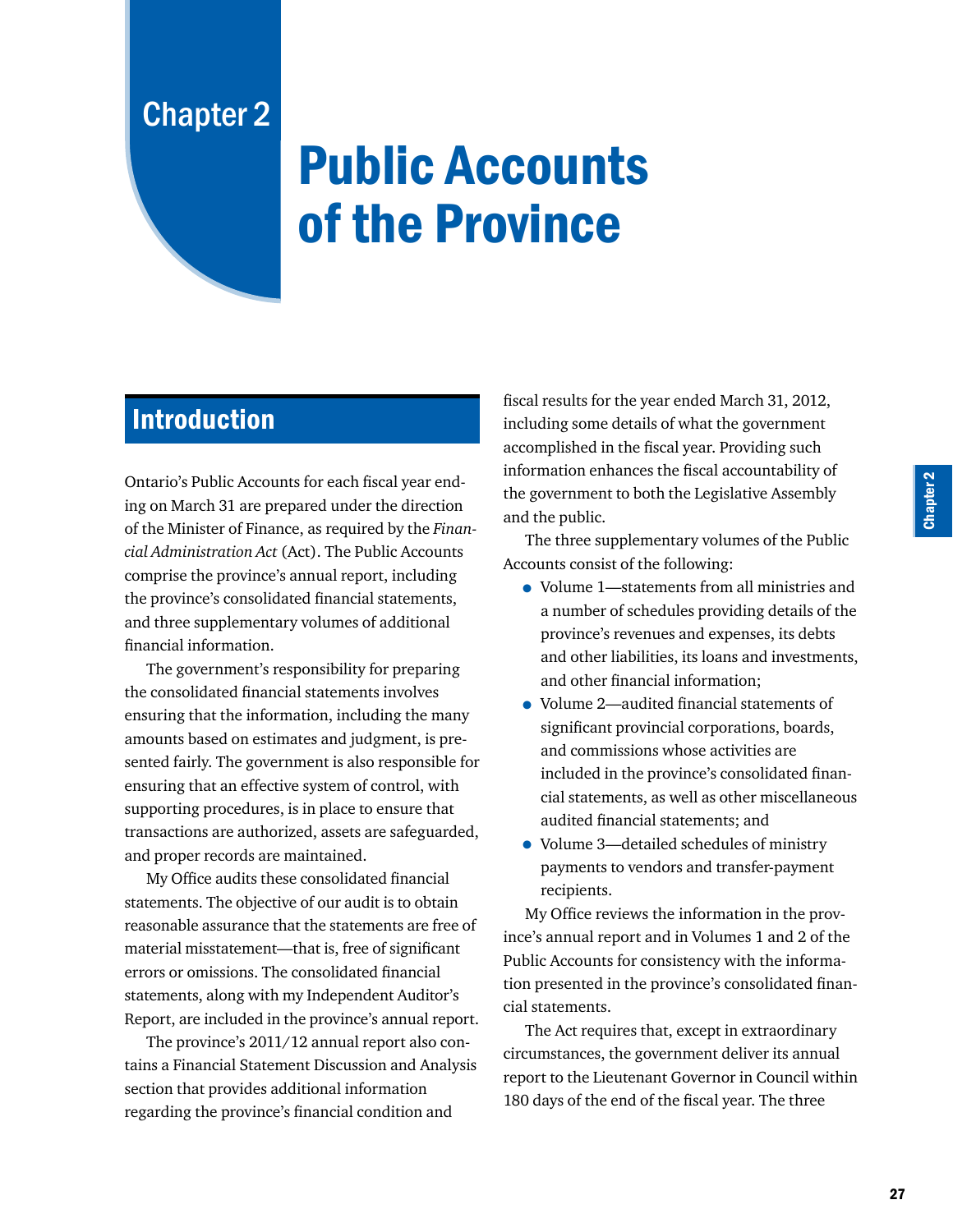supplementary volumes must be submitted to the Lieutenant Governor in Council within 240 days of the end of the fiscal year. Upon receiving these documents, the Lieutenant Governor in Council must lay them before the Legislative Assembly or, if the Assembly is not in session, make the information public and then lay it before the Assembly within 10 days of the time it resumes sitting.

This year, the government released the province's 2011/12 Annual Report and Consolidated Financial Statements, along with the three Public Accounts supplementary volumes, on September 13, 2012, meeting the 180-day deadline.

In conducting our annual audit of the Public Accounts we work closely with the Ministry of Finance (Ministry) and particularly with the Office of the Provincial Controller. While we might not always agree on financial reporting issues, our working relationship has always been professional and constructive.

## The Province's 2011/12 Consolidated Financial **Statements**

The *Auditor General Act* requires that I report annually on the results of my examination of the province's consolidated financial statements. I am pleased to report that my Independent Auditor's Report to the Legislative Assembly on the province's consolidated financial statements for the year ended on March 31, 2012, is free of reservations. It reads as follows:

#### *Independent Auditor's Report*

To the Legislative Assembly of the Province of Ontario

I have audited the accompanying consolidated financial statements of the Province of Ontario, which comprise the consolidated statement of

financial position as at March 31, 2012, and the consolidated statements of operations, change in net debt, change in accumulated deficit, and cash flow for the year then ended and a summary of significant accounting policies and other explanatory information.

#### *Management's Responsibility for the Consolidated Financial Statements*

The Government of Ontario is responsible for the preparation and fair presentation of these consolidated financial statements in accordance with Canadian public sector accounting standards, and for such internal control as the Government determines is necessary to enable the preparation of consolidated financial statements that are free from material misstatement, whether due to fraud or error.

#### *Auditor's Responsibility*

My responsibility is to express an opinion on these consolidated financial statements based on my audit. I conducted my audit in accordance with Canadian generally accepted auditing standards. Those standards require that I comply with ethical requirements and plan and perform the audit to obtain reasonable assurance about whether the consolidated financial statements are free from material misstatement.

An audit involves performing procedures to obtain audit evidence about the amounts and disclosures in the consolidated financial statements. The procedures selected depend on the auditor's judgment, including the assessment of the risks of material misstatement of the consolidated financial statements, whether due to fraud or error. In making those risk assessments, the auditor considers internal control relevant to the entity's preparation and fair presentation of the consolidated financial statements in order to design audit procedures that are appropriate in the circumstances, but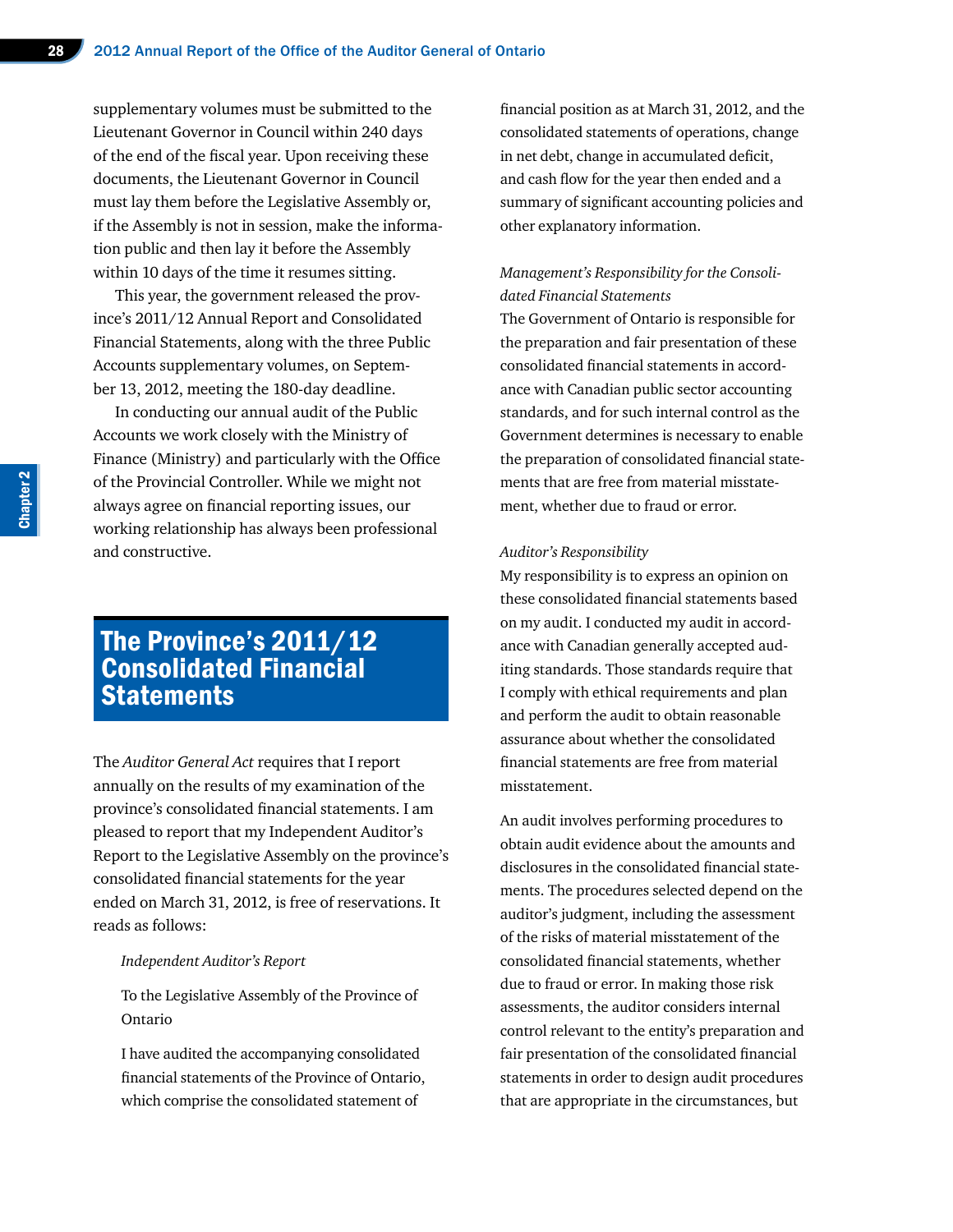not for the purpose of expressing an opinion on the effectiveness of the entity's internal control. An audit also includes evaluating the appropriateness of accounting policies used and the reasonableness of accounting estimates made by the Government, as well as evaluating the overall presentation of the consolidated financial statements.

I believe that the audit evidence I have obtained is sufficient and appropriate to provide a basis for my opinion.

#### *Opinion*

In my opinion, these consolidated financial statements present fairly, in all material respects, the consolidated financial position of the Province of Ontario as at March 31, 2012 and the consolidated results of its operations, change in its net debt, change in its accumulated deficit, and its cash flows for the year then ended in accordance with Canadian public sector accounting standards.

#### [signed]

Jim McCarter, FCA Toronto, Ontario Auditor General September 6, 2012 Licensed Public Accountant

The above audit opinion is without any reservation, which indicates that the consolidated financial statements fairly present the province's fiscal results for the 2011/12 fiscal year and its financial position at March 31, 2012. This "clean" audit opinion means that based on our audit work, I can reasonably conclude that the province's consolidated financial statements have been prepared in accordance with accounting standards the Canadian Institute of Chartered Accountants (CICA) recommends for governments when preparing their financial statements. In other words, I am communicating to users that the province's consolidated financial statements do not have any material or significant

errors and provide a fair reflection of what has actually transpired during the year.

If I were to have significant concerns with the government's compliance with the CICA accounting standards, I would be required to issue an audit opinion with a reservation. An audit opinion with a reservation means significant financial transactions have either not been recorded or not been recorded properly in the province's consolidated financial statements.

In determining whether a reservation is needed, auditors consider the materiality or significance of the unrecorded or misstated item in relation to the overall consolidated financial statements. An item is material if it is considered significant to financial statement users. An assessment of what is material (significant) and immaterial (insignificant) is based primarily on my professional judgment. Essentially, I ask the question "Is this error or misstatement significant enough that it could affect decisions made by users of the province's consolidated financial statements?" If the answer is yes, then I consider the error or omission material.

To make this assessment I calculate a materiality threshold. Historically, this threshold has been set at around 0.5% of total government expenses or revenues for the year. If the misstated items individually or collectively exceed the threshold, and management was not willing to make the required adjustments, a reservation in my audit opinion would normally be required. However, no such reservation was required this year.

As a final comment, I wish to point out that it is a notable achievement that in the past 19 years, all Ontario governments, regardless of the political party in power, have complied in all material respects with the CICA standards. Accordingly, my predecessor and I have been able to issue "clean" audit opinions on the province's consolidated financial statements since the province moved to adopt the CICA's Public Sector Accounting Board standards in the 1993/94 fiscal year.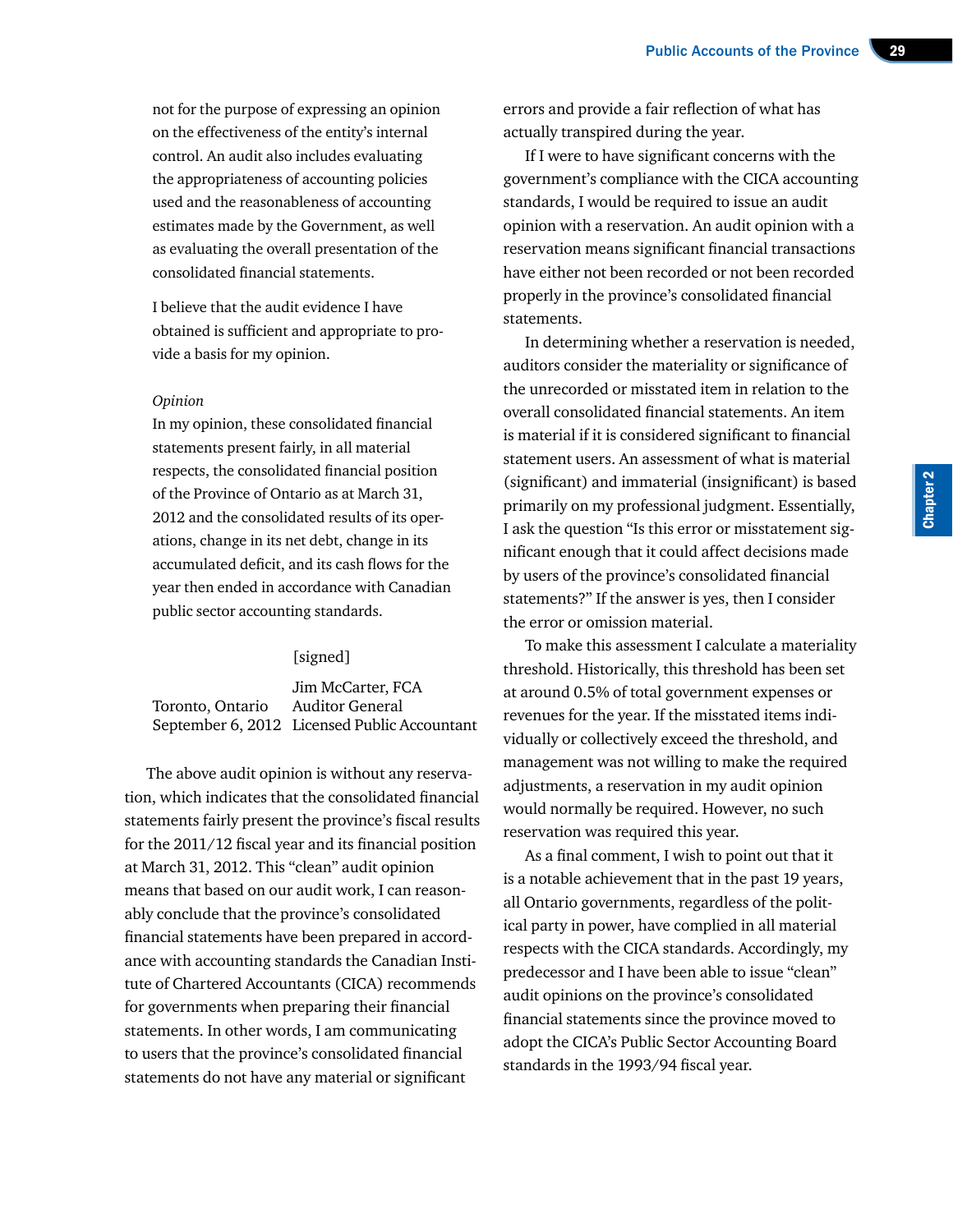# Update on Ontario's Debt Burden

In our *2011 Annual Report*, we discussed the different measures of government debt—total debt, net debt, and accumulated deficit. We noted that the province's growing debt burden was attributable to government borrowing to finance recent large deficits and increased infrastructure spending. We compared Ontario's ratio of net debt-to-GDP to other Canadian and international jurisdictions, and highlighted the consequences to the province of carrying a large debt load.

In updating our debt analysis this year, we observe that the province's debt, whether measured by total debt, net debt, or accumulated deficit continues to increase, as illustrated in Figure 1.

While the government has not provided details on its projected debt beyond the 2014/15 fiscal year, we estimate that if the government balances its books as it projects in 2017/18, Ontario's total debt, which represents the total amount of money the government owes to outsiders in the form of bonds issued in the public capital markets, nonpublic debt, T-bills and U.S. commercial paper, will still total more than \$340 billion or double what the outstanding debt was at the end of 2007/08. Net debt, which is the difference between the government's total liabilities and its financial assets, will likely surpass \$320 billion, and the accumulated deficit, which represents the sum of all past

annual deficits and surpluses, will stand at around \$210 billion by 2017/18.

#### ONTARIO'S NET DEBT

We noted last year that net debt is often considered the best measure of a government's fiscal situation. While it is important to examine whether net debt is increasing or decreasing over time, the level of debt relative to the size of the economy—that is, net debt to gross domestic product (GDP)—is generally considered to be a good indicator of a government's ability to manage its debt load. When this ratio is rising, it means the government's net debt is growing at a faster rate than the provincial economy.

Ontario's net debt-to-GDP ratio has risen steadily from a low of 26.8% in 2007/08 to 36.9% in the 2011/12 fiscal year, as illustrated in Figure 2. The projected growth in this ratio indicates that government debt will continue to grow at a faster rate than the provincial economy until 2015/16, when the expected growth rate of government debt will fall below the expected growth rate of the provincial economy.

Another useful tool for assessing Ontario's debt load is to compare it with other Canadian jurisdictions. Figure 3 illustrates the net debt of the federal government and the provinces, along with their respective ratios of net debt to GDP, and the amount of debt owed by each resident of the jurisdiction. As of March 31, 2012, with the exception of the province of Quebec and the federal government, Ontario has the highest net debt-to-GDP ratio

#### Figure 1: Total Debt, Net Debt, and Accumulated Deficit, 2007/08–2014/15 (\$ million)

Source of data: 2012 Ontario Budget, 2011/12 Province of Ontario Annual Report and Consolidated Financial Statements, 2012 Ontario Economic Outlook and Fiscal Review, and the Office of the Auditor General of Ontario

|                     | <b>Actual</b>          |                        |             |             | <b>Estimate</b>      |             |                      |                   |
|---------------------|------------------------|------------------------|-------------|-------------|----------------------|-------------|----------------------|-------------------|
|                     | $2007/08$ <sup>a</sup> | $2008/09$ <sup>a</sup> | $2009/10^a$ | $2010/11^a$ | 2011/12 <sup>b</sup> | $2012/13$ ° | 2013/14              | 2014/15           |
| Total debt          | 162.217                | 176.915                | 212.122     | 236.629     | 257.278              | 278,000     | 297.500 <sup>a</sup> | $314.100^{\circ}$ |
| Net debt            | 156.616                | 169.585                | 193.589     | 214.511     | 235,582              | 257,600     | 277,600°             | 293,300°          |
| Accumulated deficit | 105.617                | 113.238                | 130.957     | 144.573     | 158,410              | 172,800     | $185.600^{\circ}$    | 195.700°          |

a. 2012 Ontario Budget

b. 2011/12 Province of Ontario Consolidated Financial Statements

c. 2012 Ontario Economic Outlook and Fiscal Review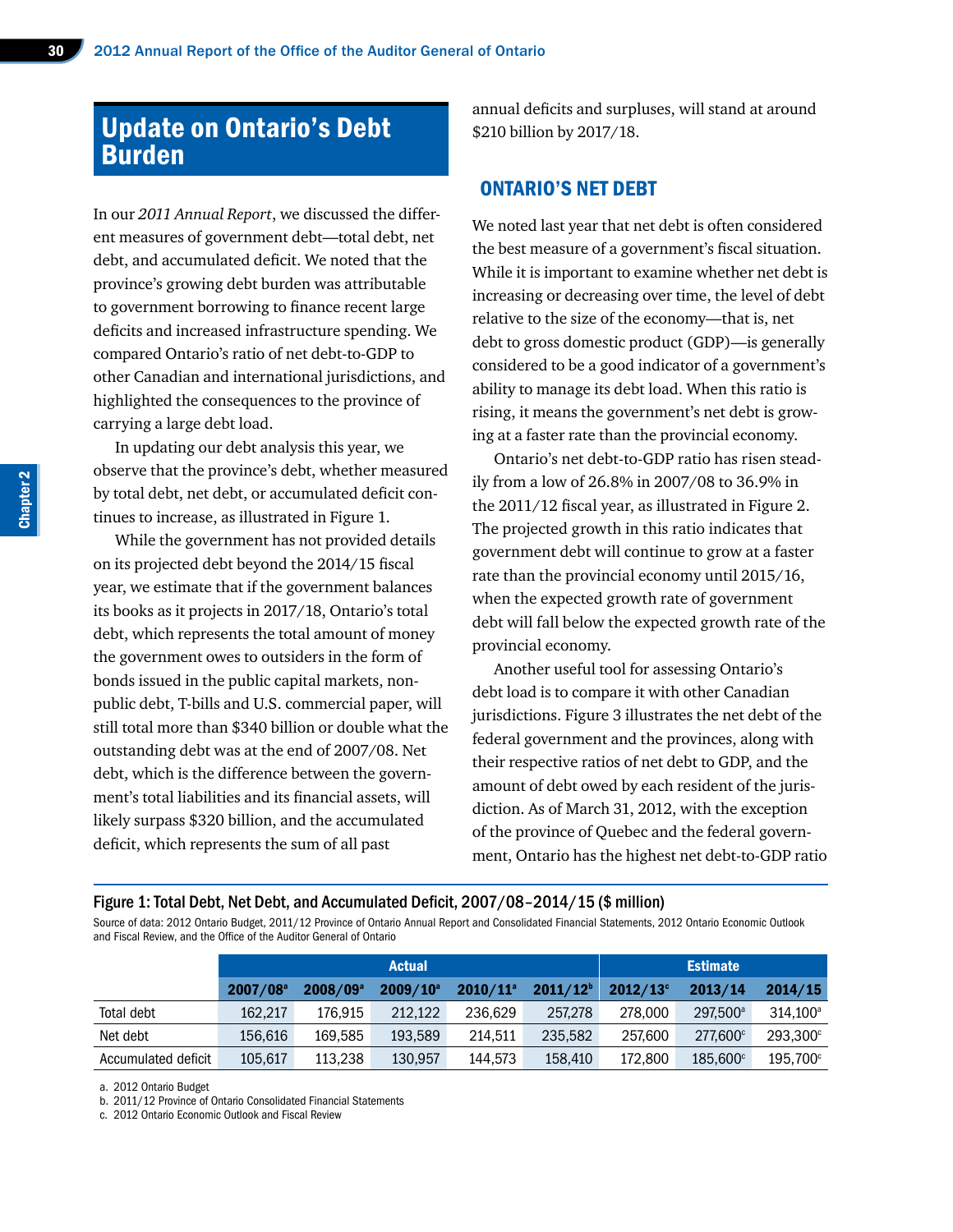and the highest amount of debt owed by residents of a jurisdiction.

## CONSEQUENCES OF HIGH INDEBTEDNESS

In our *2011 Annual Report*, we highlighted that the province's escalating indebtedness has a number of negative consequences. These include:

- debt-servicing costs taking away funding needed for other programs;
- greater vulnerability to increases in interest rates; and
- potential credit-rating downgrades and changes in investor sentiment.

At that time, some analysts saw little evidence to suggest that Ontario's credit rating needed to be downgraded, although some noted that Ontario's large borrowing requirements, along with its growing reliance on foreign lenders, would increase this risk. However, there have been a number of developments in this regard since our *2011 Annual Report*.

#### ONTARIO'S CREDIT RATING

A credit rating is an assessment of a borrower's creditworthiness with respect to specified debt obli-

#### Figure 2: Ontario Net Debt-to-GDP Ratio, 2005/06–2017/18 (%)

Source of data: 2012 Ontario Economic Outlook and Fiscal Review



gations. It indicates the capacity and willingness of a borrower to pay the interest and principal on these obligations in a timely manner. The province requires ratings from recognized credit-rating agencies to issue debt in capital markets. The three main credit-rating agencies are Moody's Investors Service (Moody's), Standard and Poor's (S&P), and DBRS.

Credit-rating agencies assess a government's creditworthiness largely based on its capacity to manage its debts, and they consider such factors as that government's economic resources and prospects, institutional strengths, financial health, and susceptibility to major risks. Investors use this credit rating when making investment decisions.

Credit ratings influence borrowing conditions by affecting both the cost and the availability of credit. A credit rating has an impact on the cost of future government borrowing because a lower rating indicates that the agency believes the risk of the government defaulting on its debt is higher, and investors will accordingly demand a greater risk premium in the form of a higher interest rate before they will lend to that jurisdiction. A rating downgrade can also result in a reduction of the potential market for a government's debt, as some investors are unable (due to contractual or institutional constraints) or unwilling to hold debt below a certain rating.

Credit-rating agencies use letter designations to rate a jurisdiction's debt. For example, Moody's assigns credit ratings of Aaa, Aa, A, Baa, Ba, B, Caa, Ca, C, WR (withdrawn) and NR (not rated). Obligations rated Aaa are judged to be of the highest quality and subject to the lowest level of credit risk, whereas obligations rated C are the lowest rated and are often in default, with little prospect for recovery of principal or interest. S&P and DBRS assign similar credit ratings ranging from AAA to D.

In addition to a credit rating, the agency may issue a credit outlook that indicates the potential direction of a rating over the intermediate term, typically six months to two years. When determining a rating outlook, the agency considers any changes in economic or fundamental business conditions. An outlook is not necessarily a precursor of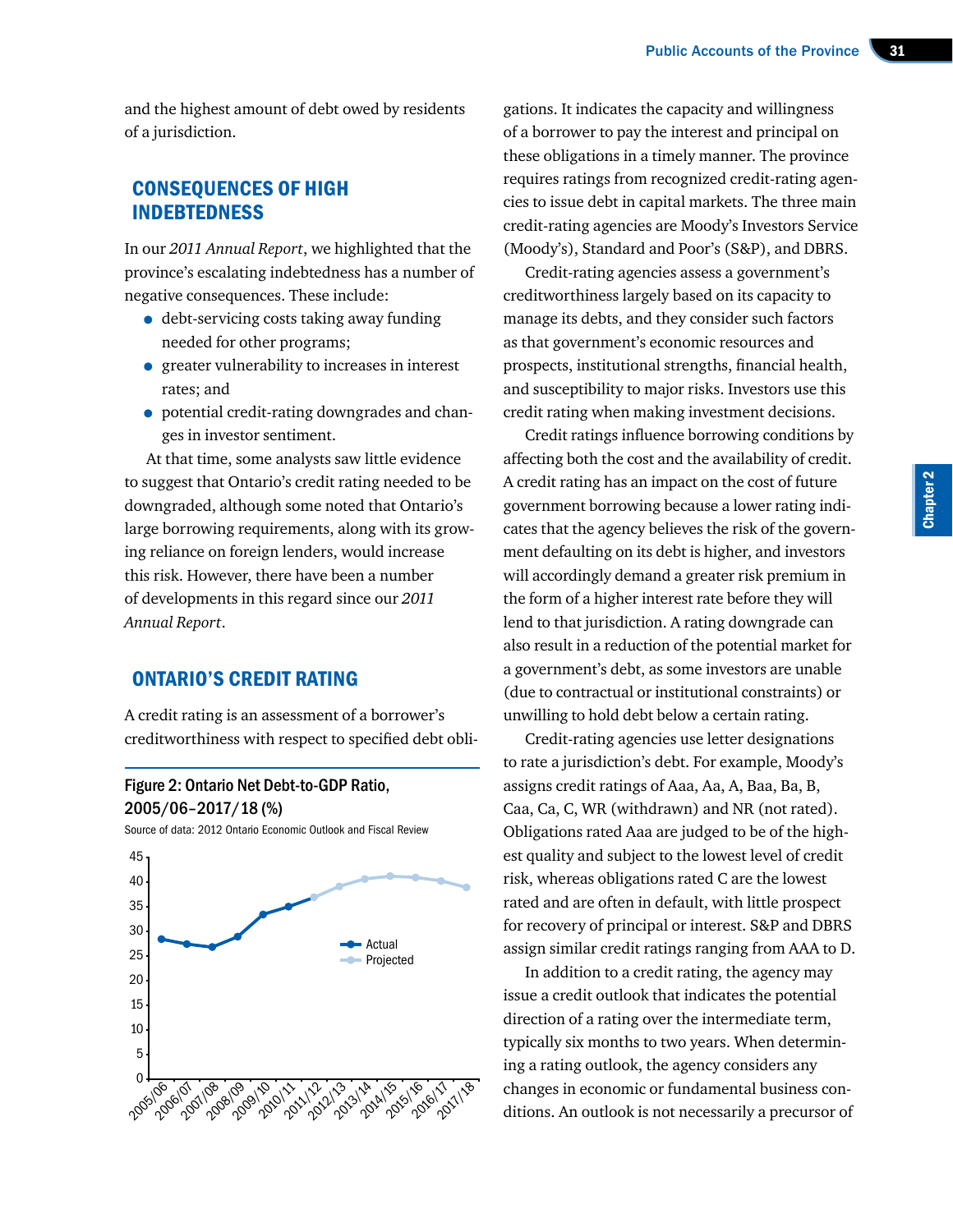#### Figure 3: Net Debt (\$), Net Debt to GDP (%) and Net Debt Per Capita (\$) of Canadian Jurisdictions, 2011/12 and 2010/11

Source of data: 2011/12 Province of Ontario Annual Report and Consolidated Financial Statements, 2012 Federal Budget and budget updates, 2011/12 Annual Report and Consolidated Financial Statements of other provinces, 2012 provincial budgets, Statistics Canada, and the Office of the Auditor General of Ontario

|           |                                                | 2011/12                                        |                                                   | 2010/11                                        |                                                |                                                   |  |
|-----------|------------------------------------------------|------------------------------------------------|---------------------------------------------------|------------------------------------------------|------------------------------------------------|---------------------------------------------------|--|
|           | <b>Net Debt</b><br>(Net Asset)<br>(\$ million) | <b>Net Debt</b><br>(Net Asset)<br>to GDP $(%)$ | <b>Net Debt</b><br>(Net Asset)<br>Per Capita (\$) | <b>Net Debt</b><br>(Net Asset)<br>(\$ million) | <b>Net Debt</b><br>(Net Asset)<br>to GDP $(%)$ | <b>Net Debt</b><br>(Net Asset)<br>Per Capita (\$) |  |
| BC        | 35,973                                         | 17.0                                           | 7,815                                             | 30,637                                         | 15.2                                           | 6,728                                             |  |
| AB        | (18,991)                                       | (6.6)                                          | (4,901)                                           | (21, 653)                                      | (7.4)                                          | (5, 784)                                          |  |
| SK        | 3,560                                          | 6.3                                            | 3,343                                             | 3,783                                          | 6.2                                            | 3,600                                             |  |
| МB        | 14,511                                         | 25.5                                           | 11,814                                            | 12,837                                         | 24.0                                           | 10,322                                            |  |
| <b>ON</b> | 235,582                                        | 36.9                                           | 17,647                                            | 214,511                                        | 35.0                                           | 16,134                                            |  |
| QC        | 170,887                                        | 51.2                                           | 21,436                                            | 158,955                                        | 50.1                                           | 20,021                                            |  |
| NB        | 10,046                                         | 32.6                                           | 13,311                                            | 9,480                                          | 33.2                                           | 12,565                                            |  |
| <b>NS</b> | 13,243                                         | 35.0                                           | 14,049                                            | 12,837                                         | 35.7                                           | 13,549                                            |  |
| PEI       | 1,737                                          | 35.1                                           | 15,094                                            | 1,695                                          | 34.9                                           | 15,866                                            |  |
| <b>NL</b> | 7,769                                          | 23.5                                           | 12,037                                            | 8,129                                          | 28.8                                           | 11,723                                            |  |
| Federal   | 650,135                                        | 37.8                                           | 18,796                                            | 616,900                                        | 38.0                                           | 17,987                                            |  |

a rating change but rather informs investors about the agency's view of the potential evolution of a rating—either up or down. A positive outlook means that a rating might be raised. A negative outlook means that a rating might be lowered, and a stable outlook means that a rating is not likely to change in the short term.

All three credit-rating agencies updated their assessment of the province's credit rating shortly after the government released its 2012 budget. Moody's had put the province on a credit watch in December 2011, and in April 2012 it downgraded Ontario's credit rating from Aa1 to Aa2. On the other hand, in April 2012 S&P revised its outlook on Ontario to "negative" from "stable" and maintained the province's current AA– rating, which it had downgraded in 2009. DBRS has not changed Ontario's rating since downgrading it to AA (low) in the fall of 2009. It may well be that Moody's downgrade is a catch-up to the S&P and DBRS downgrades in late 2009. Ontario's rating relative to other Canadian senior governments is shown in Figure 4.

#### IMPACT OF LOWER CREDIT RATING/ REVISED OUTLOOK

While downgrades and poorer outlooks for the provinces' credit ratings theoretically increase a government's future borrowing costs, there is no evidence yet suggesting these latest ratings have had a significant impact on Ontario's borrowing costs. Ontario's bond interest costs have remained relatively unchanged since the ratings were revised, which indicates investors still want to hold Ontario debt.

Ontario bonds remain relatively attractive because many other jurisdictions around the world have been affected by the 2008 global financial downturn to a greater extent, and investors are therefore reluctant to invest in these jurisdictions. The credit-rating agencies also believe that Ontario has the necessary fiscal flexibility to improve its financial position over the medium term, so have indicated they expect no more rating adjustments in the near future.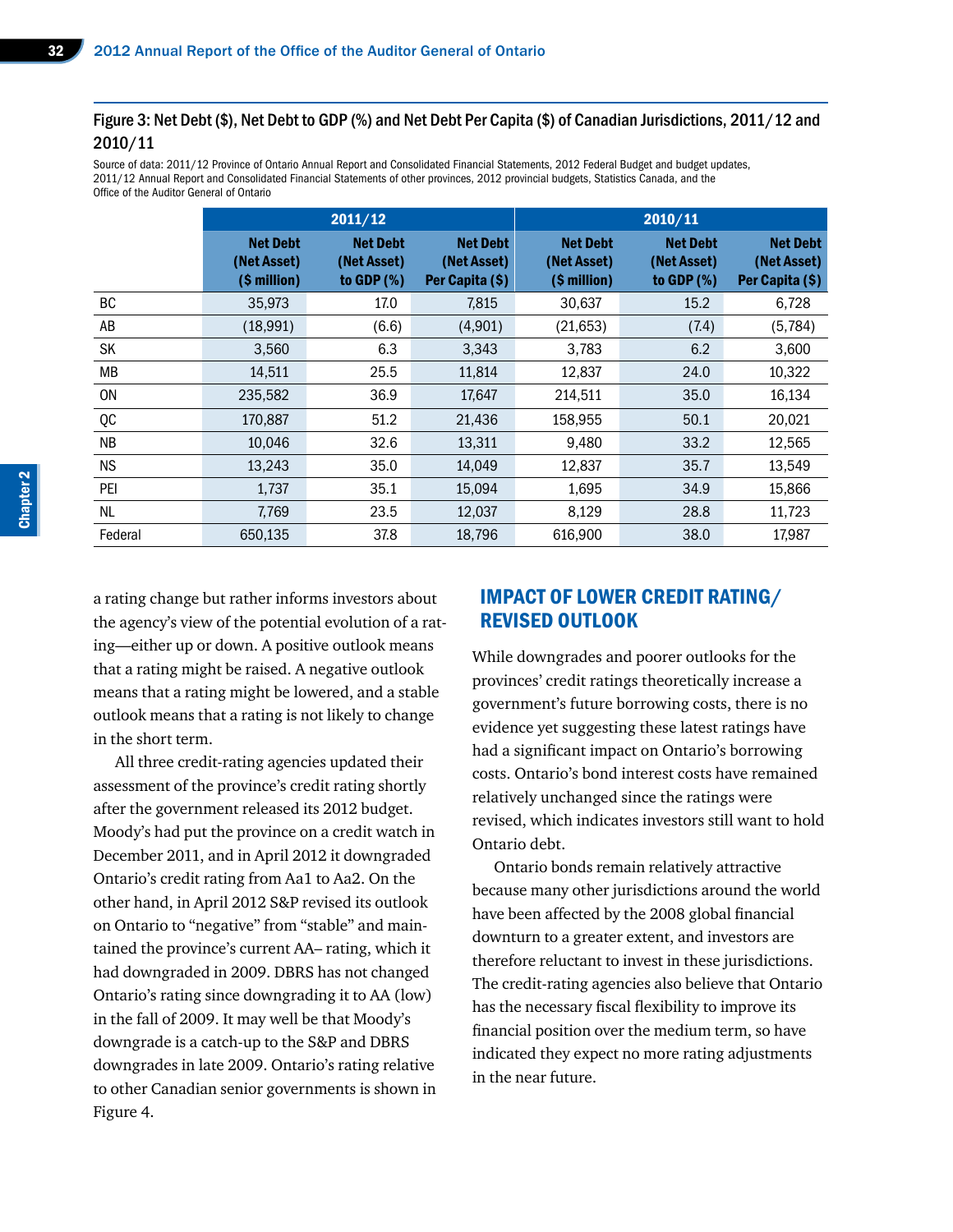#### Figure 4: Credit Rating by Province and Balanced Budget Target Date

Source of data: Provincial and federal budget documents, and Laurentian Provincial Monitor, as of April 26, 2012

|           |                                  |             |                              | <b>Target Date for Return</b> |
|-----------|----------------------------------|-------------|------------------------------|-------------------------------|
|           | <b>Moody's Investors Service</b> | <b>DBRS</b> | <b>Standard &amp; Poor's</b> | to Balanced Budget            |
| BC        | Aaa                              | AA (high)   | AAA                          | 2013/14                       |
| AB        | Aaa                              | AAA         | AAA                          | 2013/14                       |
| <b>SK</b> | Aa1                              | AA          | AAA                          | $n/a$ (in surplus)            |
| МB        | Aa1                              | A (high)    | AA                           | 2014/15                       |
| <b>ON</b> | Aa2                              | AA (low)    | $AA-$                        | 2017/18                       |
| QC        | Aa2                              | A (high)    | $A+$                         | 2013/14                       |
| <b>NB</b> | Aa2                              | A (high)    | $AA-$                        | 2014/15                       |
| <b>NS</b> | Aa2                              | A           | $A+$                         | 2013/14                       |
| PEI       | Aa2                              | A (low)     | A                            | 2014/15                       |
| <b>NL</b> | Aa2                              | A           | $A+$                         | 2014/15                       |
| Federal   | Aaa                              | AAA         | AAA                          | 2015/16                       |

The government of Canada is also one of the few remaining jurisdictions in the world that has retained its Aaa/AAA credit rating—the highest that can be assigned. This means demand for Canadian government debt, both federal and provincial, is high, especially among investors looking for relatively risk-free investments. This demand works to push down interest rates. And, because investors associate Ontario debt with the perceived creditworthiness of the federal government, Ontario benefits from the relative strength of investor faith in federal government debt.

Even with its most recent downgrade, Ontario has the same credit rating as Quebec and the Maritime provinces, with a Moody's credit rating of Aa2. Only the federal government and the Western provinces have higher ratings.

#### **CONCLUSION**

In our *2011 Annual Report* we concluded that while the government had presented a plan to eliminate its annual deficits by the 2017/18 fiscal year, no strategy had been presented for paying down its existing and future debt. We indicated at the time that once deficits have been tackled, one strategy for paying down debt would be to hold the line on any

future debt increases and use additional revenues generated by a growing economy to start reducing the debt. We went on to say that the government should consider providing legislators and the public with long-term targets and a strategy for how to address the current and projected debt burden. These comments continue to be appropriate.

## MINISTRY RESPONSE

In order to meet the Province's fiscal targets, the government is managing spending. Last year, growth in program spending was less than 1% the second-lowest rate of growth in Ontario in a decade. For the fourth year in a row, Ontario is ahead of its targets in lowering the deficit. The Province's deficit for the 2012/13 fiscal year is projected to be \$14.4 billion, an improvement of \$0.4 billion from the 2012 Budget forecast.

The Province's debt-to-GDP ratios are expected to increase due to the projected deficits and investments in capital. The ratios will stabilize and begin to decline as the deficit is eliminated. The net debt-to-GDP ratio is expected to peak in 2014/15 at 41.2%, which is below the 41.3% forecast in the 2012 Budget. The accumulated deficit-to-GDP ratio is expected to peak at 27.5% in 2014/15.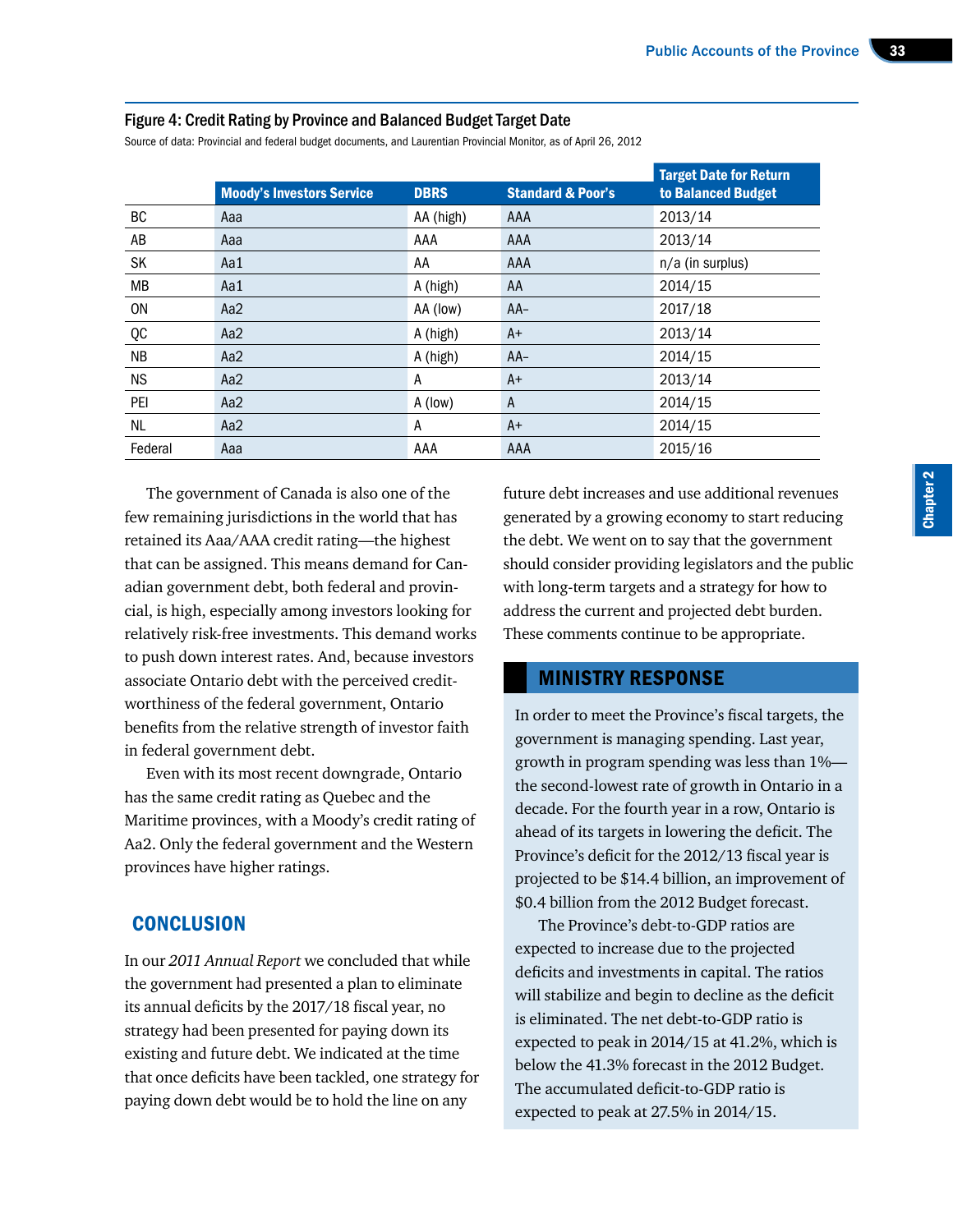## Update on the Unfunded Liability of the Workplace Safety and Insurance Board

The Workplace Safety and Insurance Board (WSIB) is a statutory corporation created by the *Workplace Safety and Insurance Act, 1997* (Act). Its primary purpose is to provide income support and medical assistance to workers injured on the job. The WSIB receives no funding from government; it is financed through premiums on employer payrolls.

Over the past decade, our annual reports have made a number of references to our concerns about the significant growth in the WSIB's unfunded liability, which is the difference between the value of the WSIB's assets and its estimated financial obligations to pay benefits to injured workers. Our *2009 Annual Report* included a separate section that discussed our review of the WSIB's unfunded liability. In that section we expressed our concern that the growth and magnitude of the unfunded liability posed a risk to the system's financial viability and ultimately could result in the WSIB being unable to meet its existing and future commitments to provide worker benefits.

We also urged the government to reconsider the exclusion of the WSIB's financial results from the province's financial statements. Excluding these financial results is based on the WSIB's classification as a "trust"; however, given its significant unfunded liability and various other factors, we questioned whether the WSIB was operating like a true trust. Including the WSIB in the government's financial reporting would have a significant impact on the government's fiscal performance.

Despite efforts taken by management to improve the operations of the insurance fund, the WSIB's unfunded liability has continued to grow, principally due to a significant change to the discount rate introduced in 2011 that added \$2 billion to the liability. Absent the impact of this change, the WSIB would have showed its first surplus in 10 years.

As of December 31, 2011, the unfunded liability totalled \$14.2 billion, an increase of \$2 billion from its December 31, 2010, balance of \$12.4 billion. The WSIB's funding ratio—the percentage of assets to liabilities—was 52.2% as of December 31, 2011. (As of December 31, 2010, it had been 54.7%.)

In September 2010, the WSIB announced an independent funding review to provide advice on how to best ensure the long-term financial viability of Ontario's workplace safety and insurance system. The May 2012 report by Professor Harry Arthurs was comprehensive and contained a series of recommendations to ensure the WSIB remains financially stable and sufficiently funded.

In particular, the report recommended a new funding strategy for the WSIB, including the following key elements:

- realistic assumptions, including a discount rate based on the best actuarial advice;
- moving the WSIB as quickly as feasible beyond a "tipping point" of a 60% funding ratio (tipping point being defined as a crisis in which the WSIB could not within a reasonable time frame and by reasonable measures generate sufficient funds to pay workers' benefits); and
- putting the WSIB on course to achieve a 90%–110% funding ratio within 20 years.

In response to our concerns and to the recommendations of the Arthurs report, in June 2012 the government filed Regulation 141/12 under the Act, which, effective January 1, 2013, will require the WSIB to ensure it meets the following funding sufficiency ratios by specified dates:

- 60% on or before December 31, 2017
- 80% on or before December 31, 2022
- 100% on or before December 31, 2027

The regulation also requires the WSIB to submit a plan to the Minister of Labour by June 30, 2013, outlining the measures it will take to achieve these goals by the prescribed dates. As reported in our *2011 Annual Report* follow-up section, the WSIB continues to take actions that have recently improved its operating results and financial position. For example, during 2011, the WSIB reported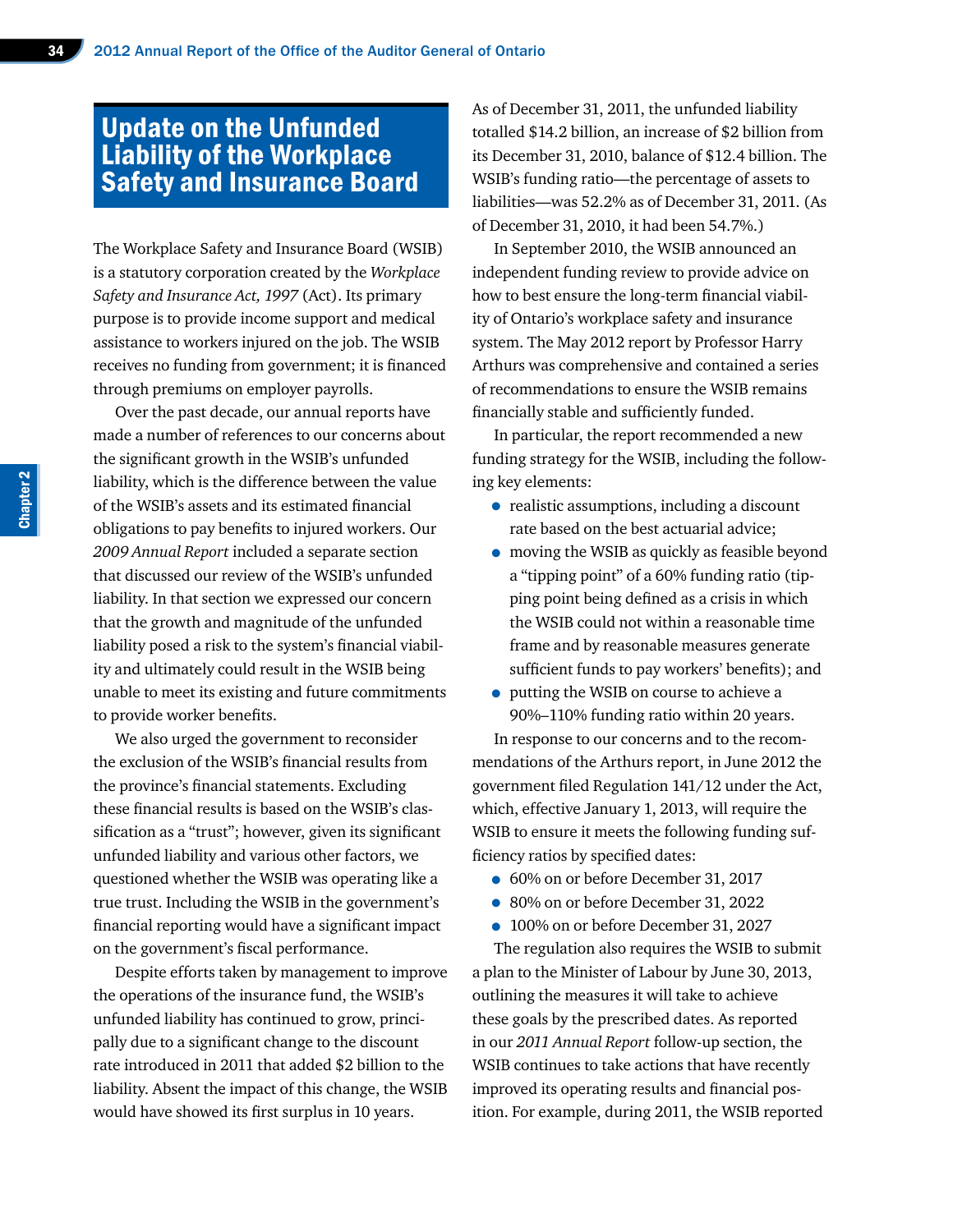its first operational surplus in 10 years (excluding the change in the discount rate discussed below). Increased premium revenue, fewer new lost-time claims, more workers returning to work sooner, and fewer workers suffering permanent impairment have not only contributed to these financial improvements but have demonstrated the WSIB's focus on getting injured workers back to work as quickly as possible.

However, the WSIB's ability to achieve the funding sufficiency ratios prescribed in the regulation will be affected by changes to certain actuarial assumptions and proposed new accounting standards.

- The discount rate is the interest rate used to calculate future benefit obligations in current dollars. In layman's terms, it is often perceived as the expected rate of return an insurance company or pension fund can earn on its investments. During 2011 a discount rate reduction from 7.0% to 5.5% resulted in an almost \$2 billion increase in the unfunded liability. WSIB management have concluded that subject to any changes in accounting standards (as discussed below), it would be appropriate to retain this 5.5% discount rate for the period 2012–2015 and increase it to 6.0% thereafter. For example, reducing the discount rate by one percentage point would add approximately \$2.1 billion to the benefits obligation.
- The WSIB reports its financial results based on International Financial Reporting Standards (IFRS). A proposed new standard for valuing insurance liabilities is expected to take effect as of the end of fiscal 2016. If approved in its current form, it could increase the unfunded liability significantly because it would require a further reduction in the discount rate WSIB uses to calculate its benefits obligation. Based on current market interest rates, this could increase the actuarial estimate of WSIB's benefit obligations by an estimated \$3 billion. The new standard also proposes that a new

risk margin be included in the benefits obligation that could increase the benefits obligation by a further \$1 billion. (This new risk margin is similar to the actuarial provision for adverse deviations, which is a reserve for the likely difference between the actual result of a calculation and the corresponding result using best estimate assumptions.) Without any compensating increases in the WSIB's premiums rate, its investment performance or further success in reducing lost-time claims to reduce costs, the combined \$4 billion impact of this proposed standard could significantly impair the WSIB's ability to meet its 2017 legislated funding ratio of 60%.

As a result of the government's commitments to address its unfunded liability, we support the continued classification of the WSIB as a trust for the 2011/12 fiscal year and therefore the exclusion of the unfunded liability from the province's liabilities. However, we will continue to monitor the progress being made toward meeting the funding sufficiency ratios prescribed by the regulation. Should we feel enough progress is not being achieved, we will reevaluate our position.

#### WSIB RESPONSE

The proposed new IFRS standard for valuing insurance liabilities will have the effect of valuing liabilities using the market rates prevailing at discrete points in time. This introduces volatility as well as one-time changes of a very large magnitude, both positive and negative, depending on whether interest rates are rising or falling.

WSIB is following IFRS standards in preparing its financial statements. However, for purposes of complying with the funding sufficiency ratios prescribed by regulation, we believe that IFRS standards are not well suited to funding a going concern insurance fund such as the WSIB's. Consequently, the WSIB will consult with the government on the merits of adopting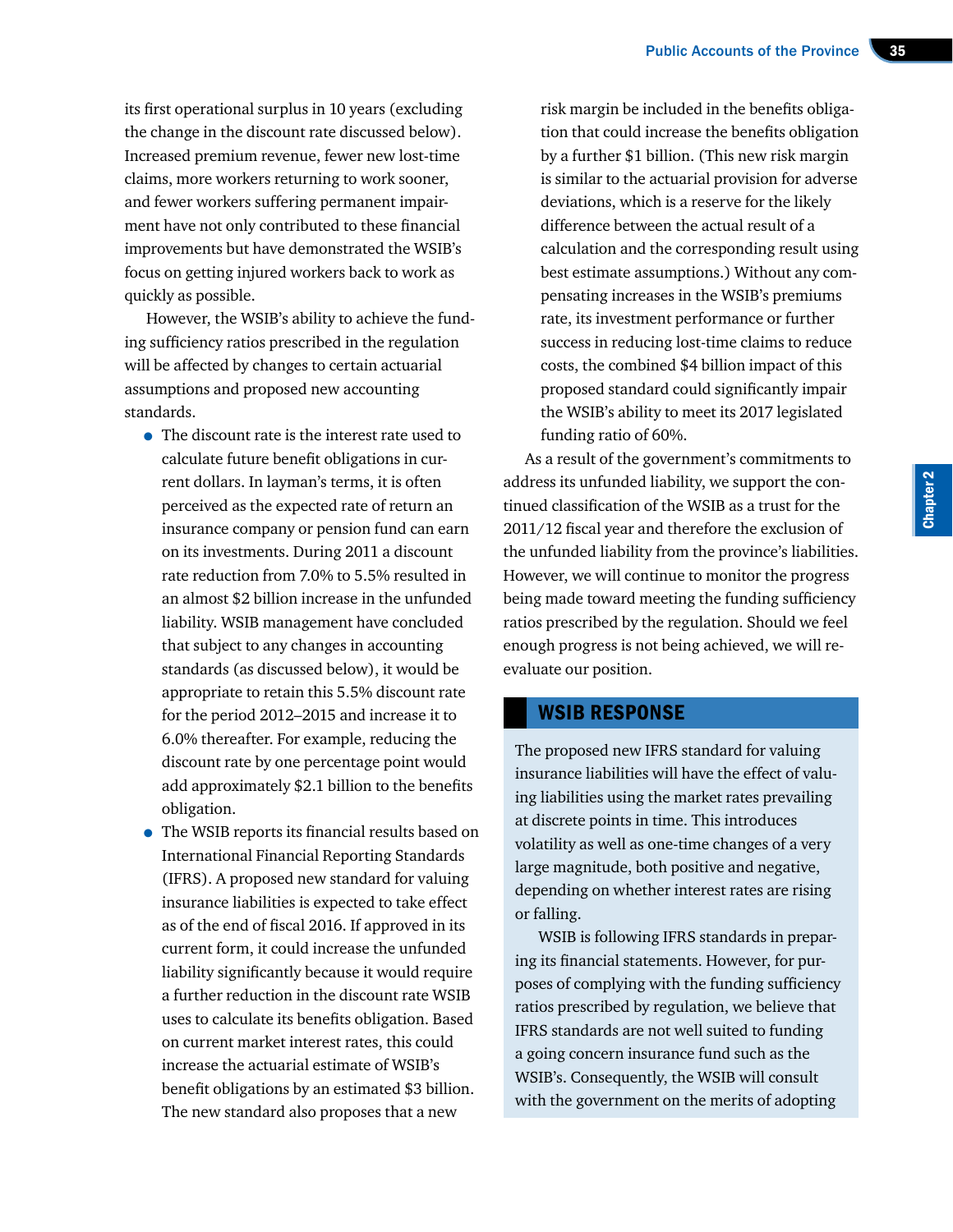a "going-concern basis" to value the benefits liabilities of the insurance fund, for funding purposes. This will have the effect of using a longterm expected rate-of-investment return with which to value liabilities. This method will avoid potentially large multibillion-dollar swings in the valuation of liabilities from year to year and the consequent instability for employers who must fund the system and the workers who must rely on it.

## Update on the Electricity Sector Stranded Debt

In Section 3.04 of our *2011 Annual Report*, we commented on the stranded debt of the electricity sector and the Debt Retirement Charge (DRC), a component of nearly every Ontario ratepayer's electricity bill.

The stranded debt arose with the passage of the *Energy Competition Act, 1998*, which resulted in a major restructuring of the electricity industry, including the breakup of the old Ontario Hydro into three main successor companies: Hydro One, Ontario Power Generation (OPG) and the Ontario Electricity Financial Corporation (OEFC). OEFC was given the responsibility to manage the legacy debt of the old Ontario Hydro and certain other liabilities not transferred to Hydro One and OPG.

OEFC inherited \$38.1 billion in total debt and other liabilities from Ontario Hydro when the electricity market was restructured on April 1, 1999. Only a portion of the \$38.1 billion was supported by the value of the assets of Hydro One, OPG and the Independent Electricity System Operator, leaving \$20.9 billion of stranded debt not supported by assets.

The government's long-term plan to service and retire the \$20.9 billion in stranded debt involved dividing it into two components:

- An estimated \$13.1 billion was to be supported through future revenue streams from payments in lieu of taxes made by the electricity-sector companies (OPG, Hydro One and the municipal electrical utilities), and from the cumulative annual combined profits of OPG and Hydro One in excess of the government's \$520-million annual interest cost of its investment in the two companies.
- The remaining \$7.8 billion, called the residual stranded debt, was the estimated portion of the stranded debt that could not be supported by the expected dedicated revenue streams from the electricity companies. The *Electricity Act, 1998* authorized a new Debt Retirement Charge (DRC), to be paid by electricity ratepayers, until the residual stranded debt was retired.

This structure was intended to eliminate the stranded debt in a prudent manner while distributing the debt repayment burden between electricity consumers and the electricity sector.

Collection of the DRC began on May 1, 2002. The rate was established at 0.7 cents per kilowatt hour (kWh) of electricity and remains the same today. Currently, the OEFC collects more than \$940 million a year in DRC revenue. As of March 31, 2012, approximately \$9.7 billion in DRC revenue had been collected.

Our *2011 Annual Report* focused on providing details about how much DRC revenue has been collected, the progress in eliminating the residual stranded debt, and when electricity ratepayers might expect to see the DRC eliminated.

Section 85 of the *Electricity Act, 1998* (Act) entitled "The Residual Stranded Debt and the Debt Retirement Charge" gave the government the authority to implement the DRC, and this same section specifies when it is to end. The key observations from our *2011 Annual Report* were based on our interpretations of the provisions of section 85 of the Act and assessing whether these provisions had been complied with in both spirit and form. Specifically, section 85 requires that the Minister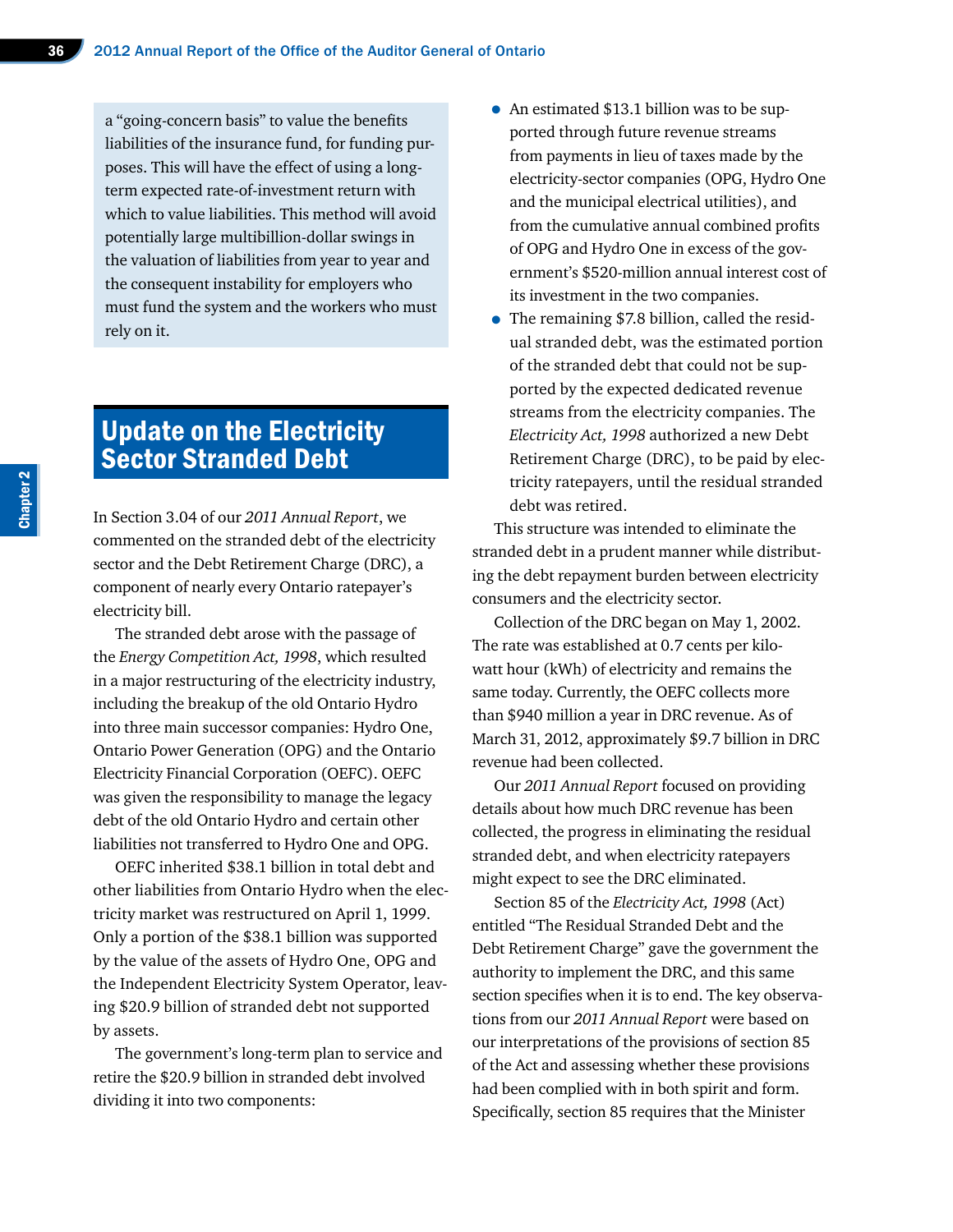of Finance determine the residual stranded debt "from time to time" and to make these determinations public. When the Minister determines that the residual stranded debt has been retired, collection of the DRC must cease.

While the Act did not specify precisely how the determination of the residual stranded debt was to be done, it does allow the government, by regulation, to establish what is to be included in its calculation. We also observed that the term "from time to time" was not formally defined, and could be left solely up to the government of the day to determine. Since the passage of the Act more than a decade ago, we noted the Minister had made no such public determination of the outstanding amount of the residual stranded debt. Our view was that the intent of section 85 was that Ministers had an obligation to provide a periodic update to ratepayers on what progress their payments were having on paying down the residual stranded debt. We concluded that a decade was long enough, and suggested the Minister should provide ratepayers with an update.

In response to these observations, the government introduced Regulation 89/12 under the Act on May 15, 2012, to provide transparency and meet reporting requirements on the outstanding amount of residual stranded debt. The new regulation formally establishes how the residual stranded debt is to be calculated, and requires annual reporting of the amount in *The Ontario Gazette*.

We were pleased to see this increased level of transparency was also reflected in the 2012 budget, which contained a residual stranded debt estimate of \$5.8 billion as of March 31, 2011, and a projected estimate of \$4.5 billion as of March 31, 2012. Prior to the 2012 budget, there had been no public update provided on the estimated residual stranded debt since the \$7.8 billion estimate on April 1, 1999. The update in the 2012 Ontario Economic Outlook and Fiscal Review also contained the chart, illustrated in Figure 5, reflecting annual residual stranded debt estimates back to April 1, 1999, and amounts going up to March 31, 2012.

#### Figure 5: Residual Stranded Debt and OEFC Unfunded Liability for Each Fiscal Year Since 1999 (\$ billion)

Source of data: 2012 Ontario Economic Outlook and Fiscal Review



## Use of Legislation to Override Accounting Standards

One significant recent development in Canadian public accounting is that some governments have legislated specific accounting treatments that would apply in certain circumstances rather than relying on established generally accepted accounting principles to prescribe how transactions would be recorded. On several occasions in recent years the Ontario government has done this by passing legislation or regulations that give it the authority to prescribe specific accounting policies for its public sector entities.

We first raised concerns about this practice in our *2008 Annual Report*, where we warned that it was a troubling precedent to establish accounting principles through legislation rather than through an independent, consultative process such as that followed by the Public Sector Accounting Board (PSAB) of the Canadian Institute of Chartered Accountants (CICA). Although this and subsequent developments have not yet resulted in the province's consolidated financial statements containing a material departure from PSAB standards, the risk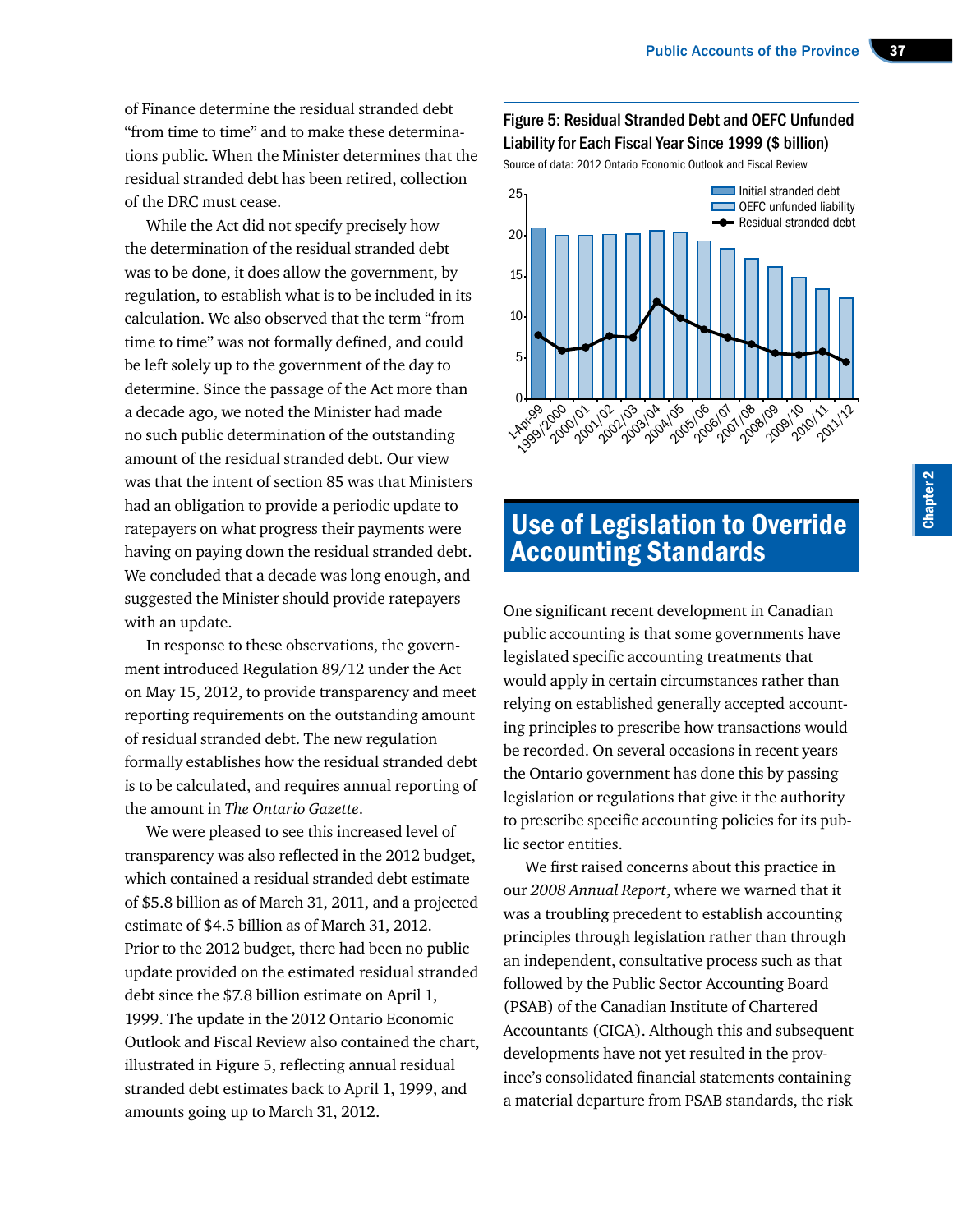of such departures in future financial statements has increased. Here is a chronological synopsis of these developments since 2008:

- The *Investing in Ontario Act, 2008* (Act) and related regulations allowed the government to reduce its accumulated deficit and provide additional transfers to eligible recipients from unplanned surpluses reported in its consolidated financial statements. Any transfers made under the Act would be recorded as an expense of the government for that fiscal year irrespective of PSAB accounting standards.
- In the 2009/10 fiscal year, the *Education Act* and the *Financial Administration Act* were amended. Amendments under the *Education Act* specified that the government can prescribe the accounting standards that school boards use in preparing financial statements. Amendments under the *Financial Administration Act* allow the government to specify the accounting standards to be used by any public or non-public entity whose financial statements are included in the province's consolidated financial statements. School boards and certain other government organizations are affected by both these legislative amendments.
- In 2011, a regulation under the *Financial Administration Act* directed Hydro One to prepare its financial statements in accordance with U.S. generally accepted accounting principles, effective January 1, 2012. The government has since provided the same direction to OPG. American accounting rules allow for rate-regulated entities to defer expenses to future years; the government's direction to follow U.S. rules came in anticipation of the planned Canadian adoption of International Financial Reporting Standards, which do not provide for the use of rate-regulated accounting.
- Ontario government regulations now require capital transfers and transfers of tangible capital assets to be accounted for by transfer recipients as deferred capital contributions.

The amounts transferred are to be brought into revenue at the same rate as amortization expense is recognized on the related assets. We have historically supported this accounting as we believe that in most instances it complies with generally accepted accounting principles. However, PSAB standards are open to interpretation in this respect, so to ensure consistency the government considered it necessary to introduce a regulation requiring this treatment.

• The direction taken by the province beginning in 2008 to legislate accounting standards was further supported in the *Strong Action for Ontario Act (Budget Measures), 2012*, the latest amendments to the *Financial Administration Act*. These amendments provide the government with full authority to make regulations regarding the accounting policies and practices used to prepare its consolidated financial statements.

We believe it is critical that Ontario continue to prepare its financial statements in accordance with generally accepted PSAB standards.

As the auditor of the province's consolidated financial statements, I am required by the *Auditor General Act* to provide an opinion on "whether the consolidated financial statements of Ontario, as reported in the Public Accounts, present fairly information in accordance with appropriate generally accepted accounting principles." If I conclude that the government's reported deficit or surplus under legislated accounting standards is significantly different than what it would be under generally accepted accounting standards, I will need to include a reservation in my audit opinion. However, based on the past 19 consecutive years of "clean" audit opinions, I am hopeful that this situation will not arise.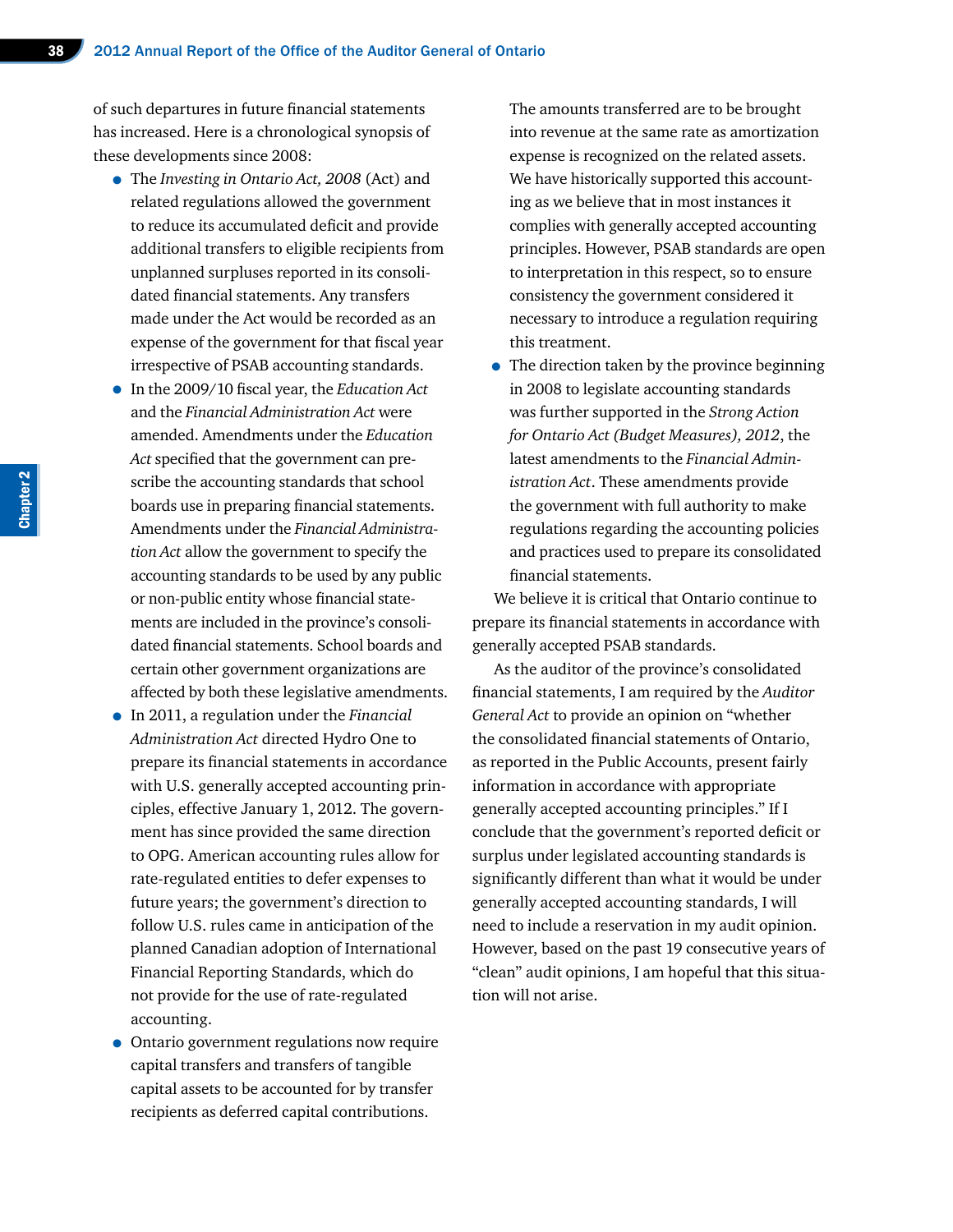# Future Public Accounts **Issues**

Most Canadian governments use PSAB standards in preparing their annual budgets, printed estimates, economic updates and year-end consolidated financial statements. When governments use the same set of accounting standards to prepare their key financial reports, the public can evaluate the government's expected financial performance against actual results and against the results of other jurisdictions. PSAB standards are intended to help governments publicly demonstrate stewardship over the resources they manage, and thereby strengthen accountability to taxpayers.

## ACCOUNTING STANDARDS FOR **GOVERNMENTS**

Accounting standards specify how and when transactions and other events are to be recognized, measured and disclosed in financial statements. To be objective and credible, accounting standards should be established by an independent, recognized professional body using a comprehensive, open and transparent standard-setting process.

The Public Sector Accounting Board of the Canadian Institute of Chartered Accountants is responsible for establishing accounting standards for the public sector. PSAB standards represent generally accepted accounting principles for governments in Canada and are the primary source of guidance for public-sector accounting.

The PSAB emphasizes due process to ensure that the views of all interested parties are heard and considered, thereby maintaining the objectivity of the standard-setting process. In developing or revising an accounting standard, the PSAB generally follows these five steps:

- basic research;
- approval of a project proposal;
- issuing a statement of principles to a designated group of accountants and non-accountants for feedback;
- issuing one or more public exposure drafts and soliciting comments from all interested individuals and organizations; and
- approving and publishing a final standard. Canada is generally regarded as a public sector world leader with respect to the consistent application of generally accepted accounting standards at all three levels of government. However, maintaining this leadership role will not be without challenges. For instance, in the past few years, Canadian governments, including Ontario, have become concerned with several of the PSAB's accounting and financial reporting proposals. In the next section, we discuss two areas—financial instruments and rate-regulated accounting—where they have questioned whether proposed standards adequately reflect the unique environment in which governments operate when making decisions on financial reporting, budgeting and fiscal policy.

#### Financial Instruments

The PSAB's project to develop a new standard for the reporting of financial instruments began in January 2005 with the creation of a PSAB task force. Examples of financial instruments include debt, and derivatives such as currency swaps and foreign-exchange forward contracts. One of the key issues the task force had to address was whether changes in the fair value of derivative contracts held by a government should be reflected in its financial statements and, in particular, whether such changes should affect the government's annual surplus or deficit.

In March 2011, the PSAB approved a new standard effective for fiscal periods beginning on or after April 1, 2015. The new public-sector accounting standard—PS 3450 "Financial Instruments"—provides guidance on the recognition, measurement, presentation and disclosure of government financial instruments, and is similar to the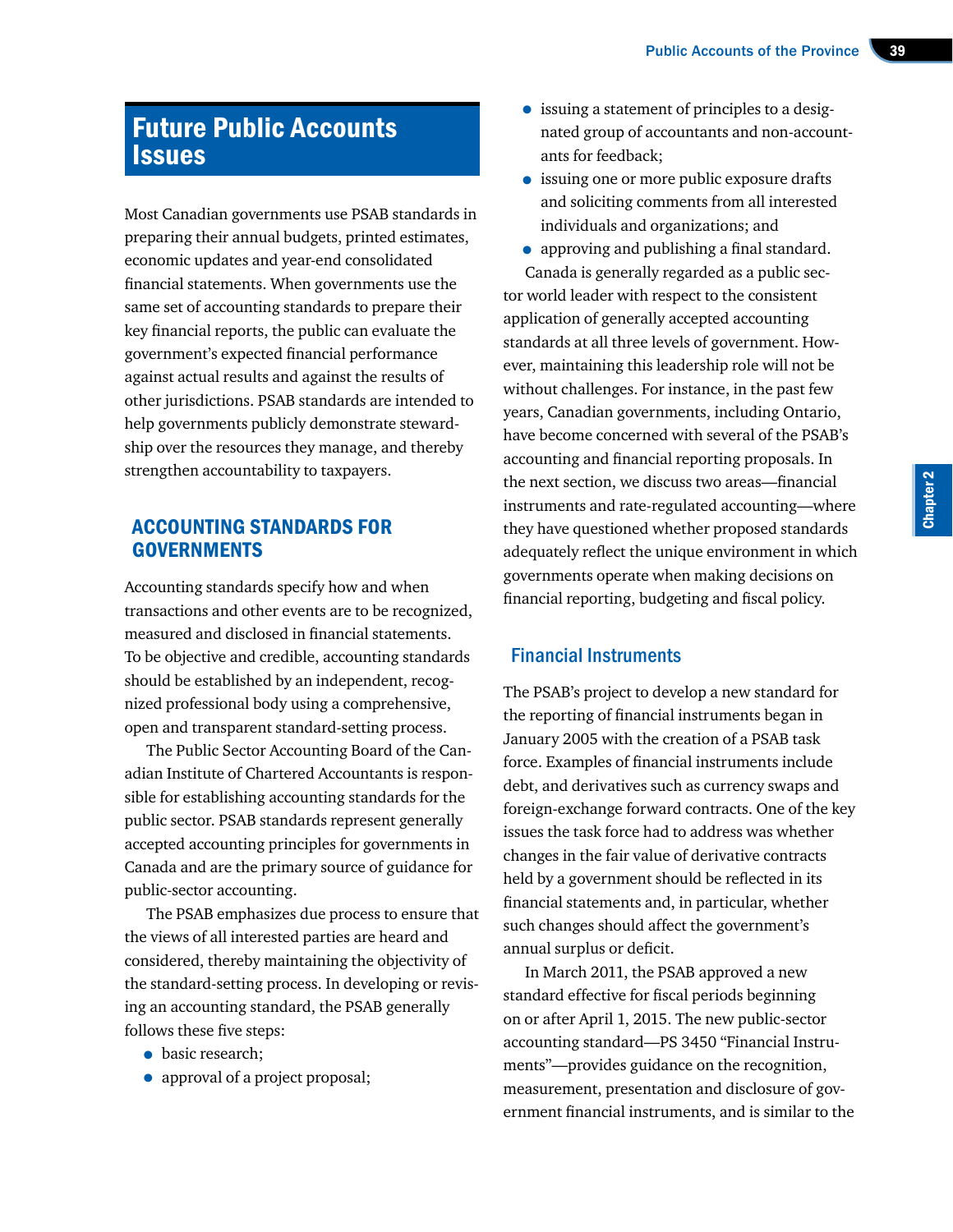standards applicable to the private sector. One of its main requirements is that certain financial instruments, including derivatives, are to be recorded at fair value, and any unrealized gains or losses must be recorded annually in a new statement of remeasurement gains and losses.

Ontario, along with certain other Canadian governments, did not endorse the introduction of fair-value remeasurements and the recognition of unrealized gains and losses on its derivative holdings. Ontario's view is that derivatives are used solely to mitigate foreign currency and interest-rate risks related to its long-term-debt holdings and that it has both the intention and ability to hold its derivatives until the associated debt matures. Accordingly, remeasurement gains and losses would net out to zero over the period to maturity and therefore have no long-term economic impact on annual government resource inflows or outflows. The government argues that recording paper gains and losses each year would reintroduce the very volatility the derivatives were acquired to avoid in the first place.

Therefore, its view is that the inclusion of fairvalue gains and losses in a government's financial reports, even if reported outside the statement of operations, does not reflect the economic substance of government financing transactions and does not meet the public's needs for transparent information on government finances.

It should be noted that the PSAB is committed to reviewing these standards on or before December 31, 2013, and has noted that its Concepts Underlying Financial Performance project might identify issues that need to be addressed within the financial instrument standard.

#### MINISTRY RESPONSE

Ontario supports public-sector accounting standards that promote transparency and accountability in reporting on how taxpayer dollars are spent, and that support sound fiscal-policy decisions. Concerns with the introduction of

fair-value accounting concepts into government financial reports are based on the fact that they will cause significant fluctuations in the recorded value of derivatives on a year-over-year basis as a result of movements in interest and exchange rates. Such results would, in turn, introduce difficult-to-explain fluctuations in the province's net debt, a key measure upon which both investors and credit-rating agencies rely when assessing the financial health of the province.

#### Rate-regulated Accounting

Over the past four years, we have raised concerns about the appropriateness of recognizing rateregulated assets and liabilities in the government's consolidated financial statements. Rate-regulated accounting practices were developed to recognize the unique nature of regulated entities such as electricity generators, transmitters, and distributors. Under rate-regulated accounting, a regulator established under legislation, such as the Ontario Energy Board, approves the prices that a regulated entity may charge customers, and often allows regulated entities to defer certain costs for recovery in future periods. Such costs are typically set up as assets that, under normal generally accepted accounting principles, would be expensed in the year incurred.

Ontario's electricity sector has three major provincially owned organizations—OPG, Hydro One and the OPA—that use rate-regulated accounting and whose financial position and operating results are included in the government's consolidated financial statements. The use of rate-regulated accounting by certain rate-regulated entities, while still allowed under Canada's generally accepted accounting principles, could be disallowed in the near future. PSAB standards currently allow OPG and Hydro One, which are defined as government business enterprises, to be included in the province's consolidated financial statements without their accounting policies being adjusted to remove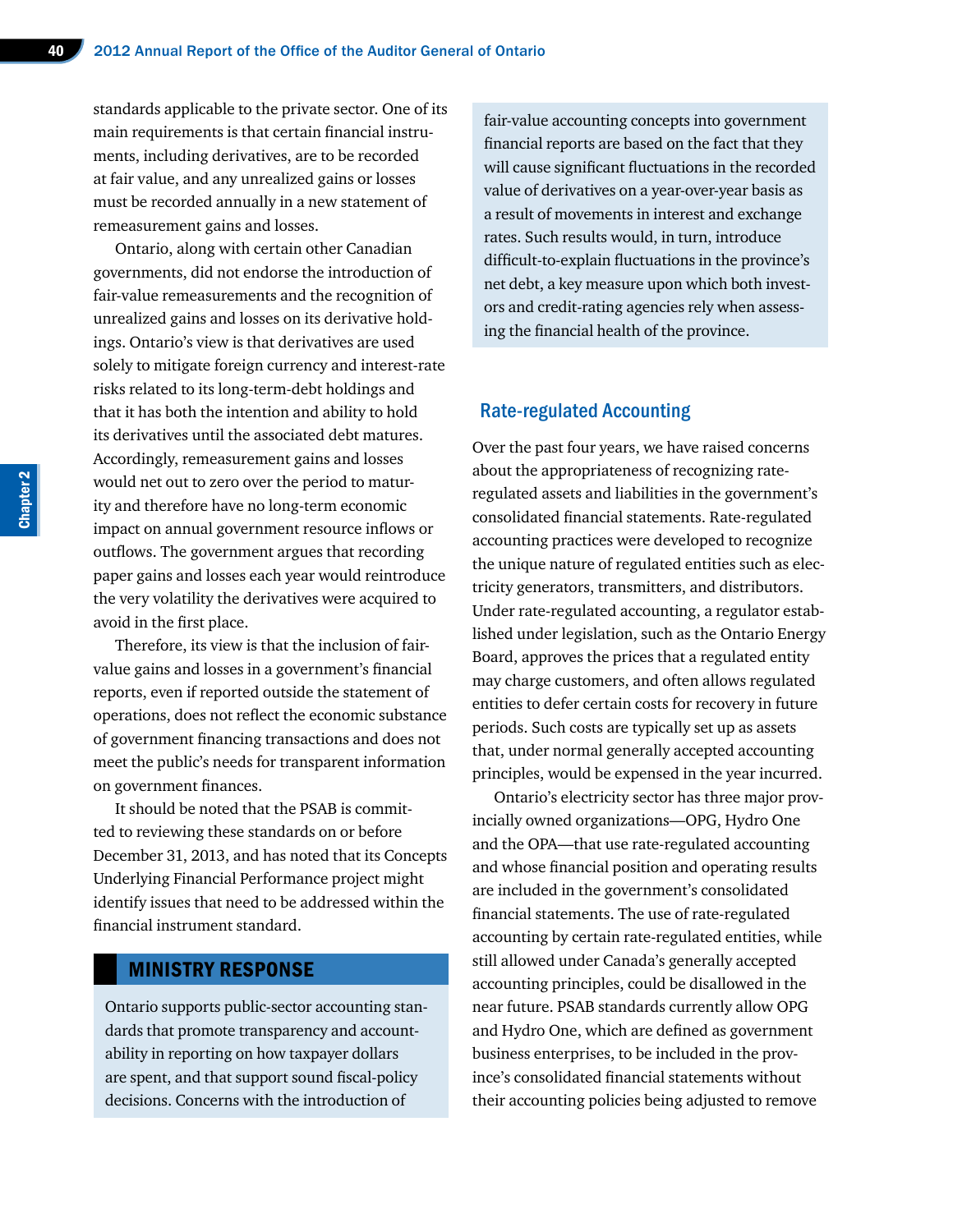the impact of rate-regulated accounting. Given the PSAB's position, we accepted this accounting treatment even though we questioned whether rateregulated assets and liabilities met the definition of *bona fide* assets or liabilities for the purposes of the government's consolidated financial statements.

However, the OPA does not meet the PSAB criteria of being a government business enterprise, so the impact of rate-regulated accounting on its results should have been removed before the OPA was included in the consolidated statements. (This did not have a material impact on the province's reported results and therefore did not affect our audit opinion).

Last year we reported that the era of rateregulated accounting appeared to be ending for jurisdictions such as Canada that were converting to International Financial Reporting Standards. In January 2012, Canada's Accounting Standards Board reaffirmed that all government business enterprises should prepare their financial statements in accordance with IFRS for fiscal years beginning on or after January 1, 2012, which would mean that accounting for rate-regulated balances would no longer be allowed under Canadian accounting standards.

However, since that time, the rate-regulated landscape has changed again. The accounting standard-setter in the United States, the Financial Accounting Standards Board, has not adopted IFRS and therefore continues to allow rate-regulated accounting. Partly in an effort to reconcile U.S. generally accepted accounting principles with IFRS, in March 2012 Canada's Accounting Standards Board granted a one-year extension, to January 1, 2013, to the mandatory IFRS changeover date for entities with qualifying rate-regulated activities. In September 2012, it granted an additional one-year extension, to January 1, 2014. Therefore, PSAB accounting standards will continue to allow OPG and Hydro One to use rate-regulated accounting for inclusion in the province's consolidated financial statements until that time. Most recently, in late September 2012, the International Accounting

Standards Board (IASB) decided to restart its project on rate-regulated accounting to consider the use of this accounting method under IFRS.

Ontario's Ministry of Finance contends that the province's rate-regulated assets and liabilities might meet PSAB standards without reference to any of the rate-regulated provisions from Canada's Accounting Standards Board. As the Ministry is aware, we do not agree with this position. In its March 31, 2012, Annual Report and Consolidated Financial Statements, the government commented specifically on rate-regulated accounting, noting that:

> Under these practices, a regulated entity may defer certain costs that are expected to be recovered in future, creating an asset on its balance sheet. Without rate-regulated accounting, these costs would be expensed in the year they were incurred, which could result in significant fluctuations in consumer electricity rates.

The government recently passed a regulation allowing for and subsequently directing both Hydro One and OPG to prepare their future financial statements in accordance with U.S. generally accepted accounting principles, which allow for rate-regulated accounting. In the government's view, these regulations are required because the IASB has not yet completed its deliberations on the future of rate-regulated accounting. We are not the auditors of Hydro One or OPG, and so our concern is not the impact of this regulation on their individual financial statements. However, with the deferral of the issue to January 1, 2014, it is the effect their accounting policies might have on the province's consolidated financial statement of March 31, 2014, and subsequent statements, that is our concern.

#### MINISTRY RESPONSE

The Ministry recognizes the ongoing challenges in the accounting-standards-setting environment to achieve consensus on the required approach for rate-regulated accounting. Given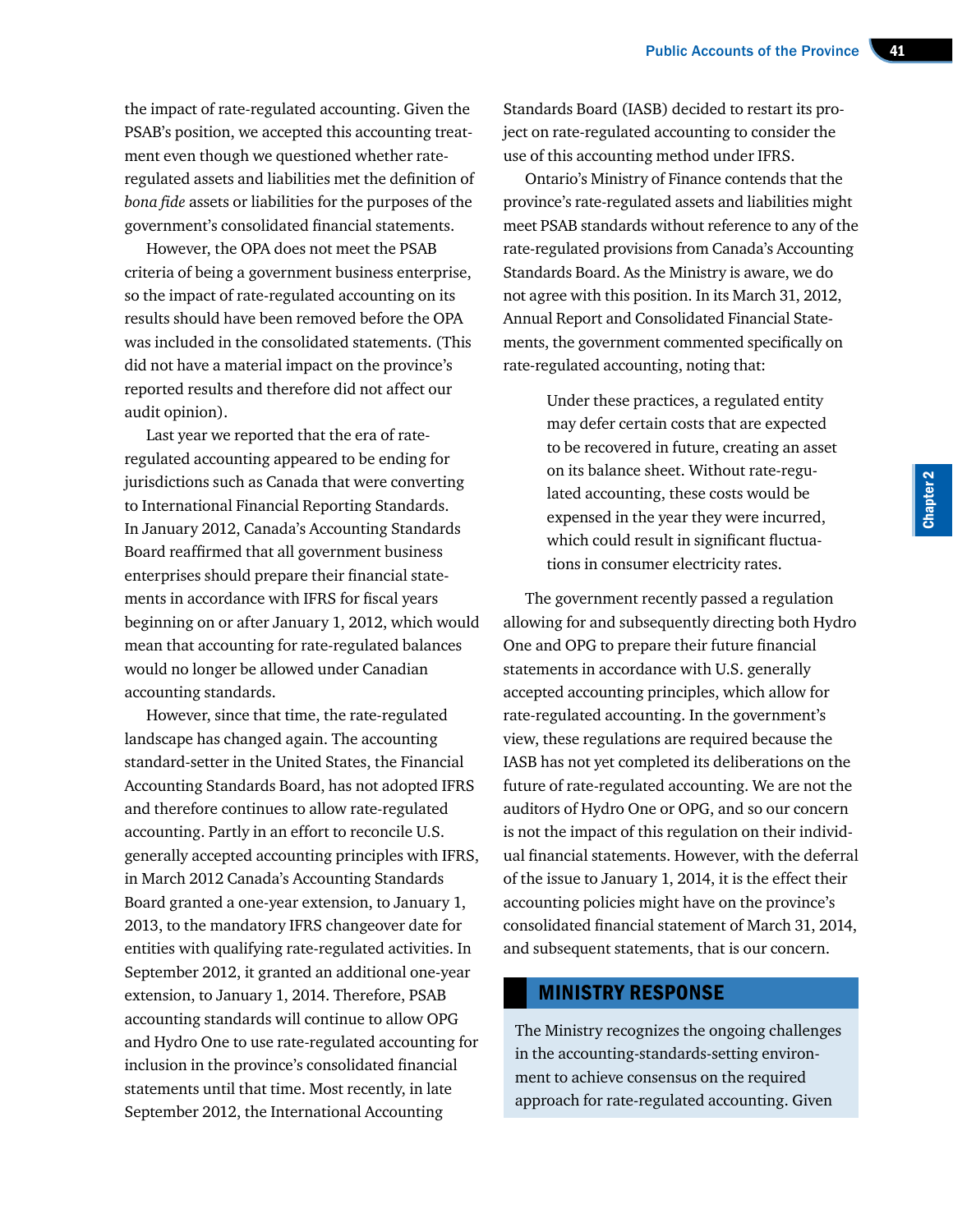the deferral by the standards-setters to resolve this issue, the government had directed Hydro One and OPG to follow U.S. GAAP to allow the entities to continue to account for their rateregulated assets and liabilities consistent with historical Canadian GAAP. This decision was consistent with actions by both the Canadian Securities Administrators and the Ontario Securities Commission that have enabled rate-regulated utilities to submit their financial statements on a U.S. GAAP basis until 2014. This also helped to ensure consistency in reporting among the province's rate-regulated entities until outstanding issues are resolved.

In late September 2012, the International Accounting Standards Board decided to restart its project on rate-regulated accounting. The government looks forward to the standards-setters undertaking this review and, ultimately, to resolution of the outstanding certainty regarding the future of rate-regulated accounting.

# Statutory Matters

Under section 12 of the *Auditor General Act*, I am required to report on any Special Warrants and Treasury Board Orders issued during the year. In addition, section 91 of the *Legislative Assembly Act* requires that I report on any transfers of money between items within the same vote in the Estimates of the Office of the Assembly.

#### LEGISLATIVE APPROVAL OF EXPENDITURES

Shortly after presenting its budget, the government tables detailed Expenditure Estimates in the Legislative Assembly outlining, on a program-by-program basis, each ministry's spending proposals. The Standing Committee on Estimates (Committee)

reviews selected ministry estimates and presents a report on them to the Legislature. The estimates of those ministries that are not selected for review are deemed to be passed by the Committee and are so reported to the Legislature. Orders for Concurrence for each of the estimates reported on by the Committee are debated in the Legislature for a maximum of two hours and then voted on. For a more in-depth discussion of the legislative estimates review process, see section 3.07 of this Annual Report.

Once the Orders for Concurrence are approved, the Legislature provides the government with legal spending authority by approving a *Supply Act*, which stipulates the amounts that can be spent by ministry programs, typically those set out in the estimates. Once the *Supply Act* is approved, the individual program expenditures are considered to be Voted Appropriations. The *Supply Act, 2012*, which pertained to the fiscal year ended March 31, 2012, received Royal Assent on April 24, 2012.

The S*upply Act* does not typically receive Royal Assent until after the start of the fiscal year—and sometimes even after the related fiscal year—but ministry programs require interim spending authority prior to its passage. For the 2011/2012 fiscal year, the Legislature authorized these payments by passing two acts allowing interim appropriations: the *Interim Appropriation for 2011-2012 Act, 2010*; and t*he Supplementary Interim Appropriation Act, 2011*. These two acts received Royal Assent on December 8, 2010, and May 12, 2011, respectively, and authorized the government to incur up to \$114.5 billion in public service expenditures, \$3.5 billion in investments, and \$193.5 million in legislative offices expenditures. Both acts were made effective as of April 1, 2011.

The two interim acts provided the government with sufficient temporary appropriations to allow it to incur expenditures from April 1, 2011, to when the *Supply Act, 2012* received Royal Assent on April 24, 2012. As the legal spending authority under the interim acts was intended to be temporary, they were repealed under the *Supply Act, 2012*, and the authority to incur expenditures provided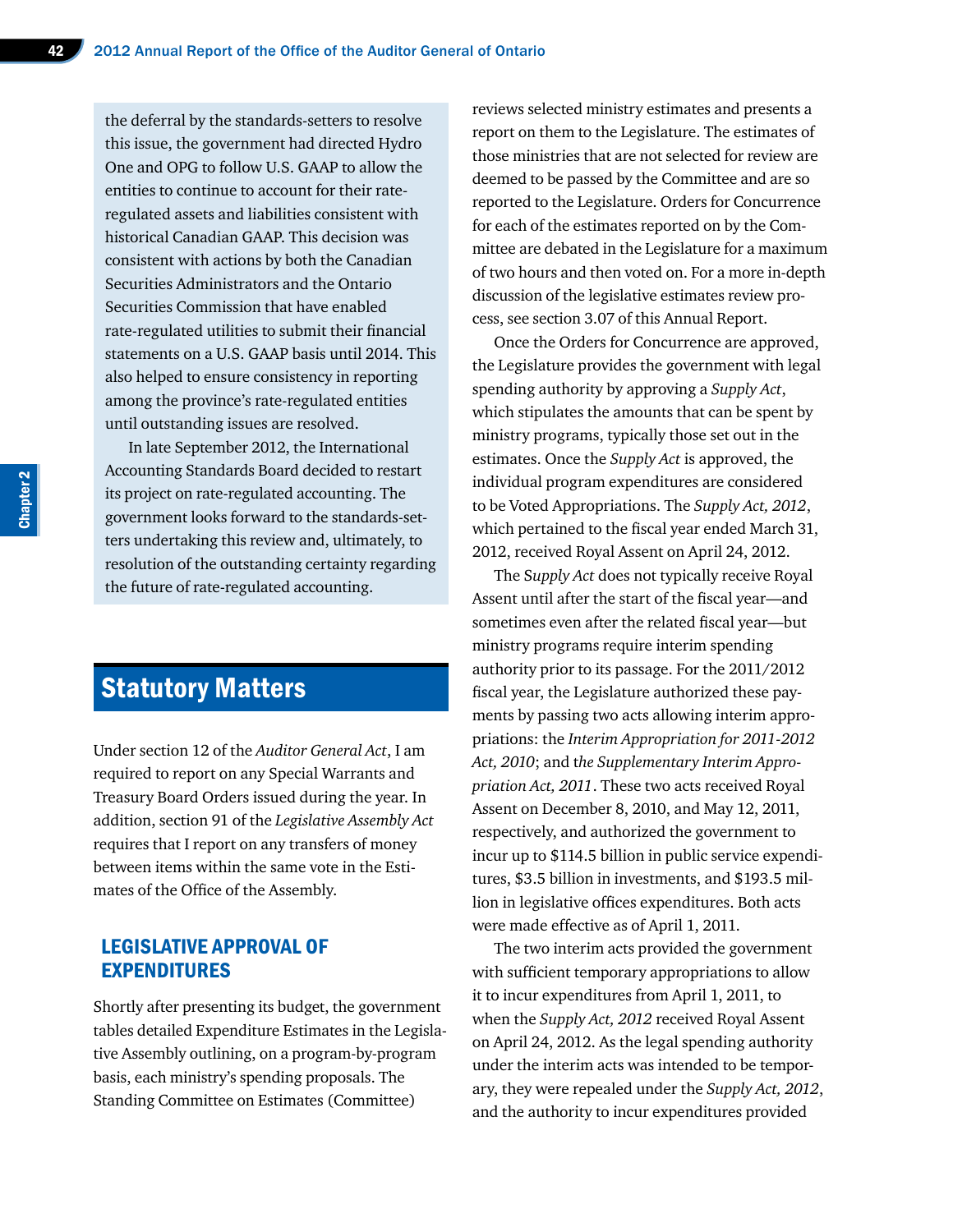under them was subsumed into the authority provided under the *Supply Act, 2012*, which increased total authorized legislative offices expenditures from \$193.5 million to \$197 million.

#### SPECIAL WARRANTS

If the Legislature is not in session, section 1.0.7 of the *Financial Administration Act* allows for the issuance of Special Warrants authorizing the incurring of expenditures for which there is no appropriation by the Legislature or for which the appropriation is insufficient. Special Warrants are authorized by Orders-in-Council and approved by the Lieutenant Governor on the recommendation of the government.

No Special Warrants were issued for the fiscal year ended March 31, 2012.

#### TREASURY BOARD ORDERS

Section 1.0.8 of the *Financial Administration Act* allows the Treasury Board to make an order authorizing expenditures to supplement the amount of any voted appropriation that is expected to be insufficient to carry out the purpose for which it was made. The order may be made only if the amount of the increase is offset by a corresponding reduction of expenditures to be incurred from other voted appropriations not fully spent in the fiscal year. The order may be made at any time before the books of the government for the fiscal year are closed. The government considers the books to be closed when any final adjustments arising from our audit have been made and the Public Accounts have been tabled in the Legislature.

Even though the *Treasury Board Act, 1991* was repealed and re-enacted within the *Financial Administration Act* in December 2009, subsection 5(4) of the repealed act was retained and allows the Treasury Board to delegate to any member of the Executive Council or to any public servant employed under the *Public Service of Ontario Act, 2006* any power, duty, or function of the Treasury

Board, subject to limitations and requirements that the Treasury Board may specify. This delegation will continue to be in effect until replaced by a new delegation. For the fiscal year ended March 31, 2012, the Treasury Board delegated its authority to ministers for issuing Treasury Board Orders to make transfers between programs within their ministries, and to the Chair of the Treasury Board for making transfers in programs between ministries and making supplementary appropriations from contingency funds. Supplementary appropriations are Treasury Board Orders in which the amount of an appropriation is offset by a reduction to the amount available under the government's centrally controlled contingency fund.

Figure 6 summarizes the total value of Treasury Board Orders issued for the past five fiscal years.

Figure 7 summarizes Treasury Board Orders for the fiscal year ended March 31, 2012, by month of issue.

According to the Standing Orders of the Legislative Assembly, Treasury Board Orders are to be printed in *The Ontario Gazette*, together with explanatory information. Orders issued for the 2011/12 fiscal year are expected to be published in *The Ontario Gazette* in the near future. A detailed listing of 2011/12 Treasury Board Orders, showing the amounts authorized and expended, is included as Exhibit 3 of this report.

## Figure 6: Total Value of Treasury Board Orders, 2007/08–2011/12 (\$ million)